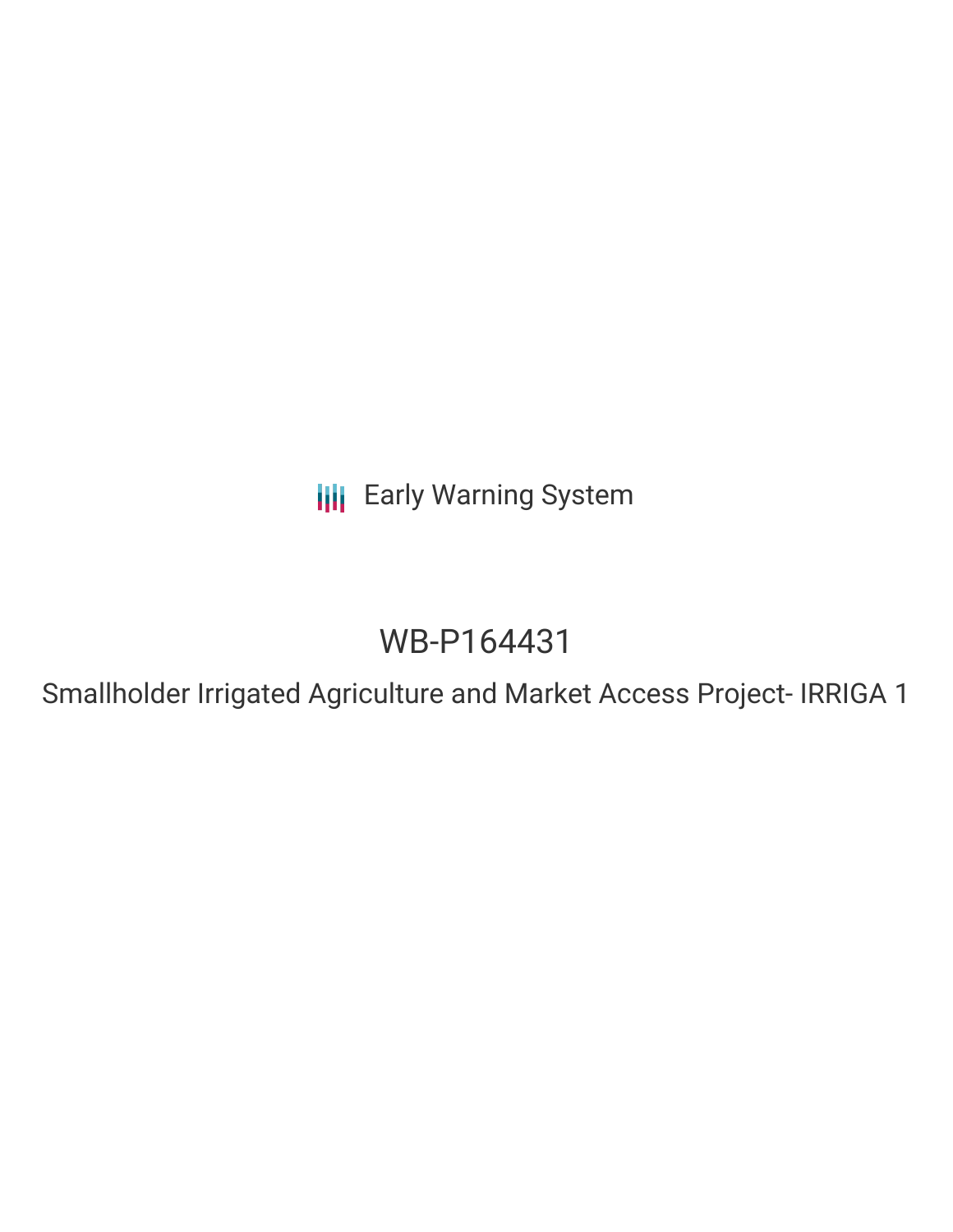

# **Quick Facts**

| <b>Countries</b>               | Mozambique                                     |
|--------------------------------|------------------------------------------------|
| <b>Specific Location</b>       | Manica, Nampula, Sofala and Zambezia provinces |
| <b>Financial Institutions</b>  | World Bank (WB)                                |
| <b>Status</b>                  | Approved                                       |
| <b>Bank Risk Rating</b>        | B                                              |
| <b>Voting Date</b>             | 2018-06-29                                     |
| <b>Borrower</b>                | Government of Mozambique                       |
| <b>Sectors</b>                 | Agriculture and Forestry                       |
| <b>Investment Type(s)</b>      | Loan                                           |
| <b>Investment Amount (USD)</b> | $$55.00$ million                               |
| <b>Project Cost (USD)</b>      | \$57.00 million                                |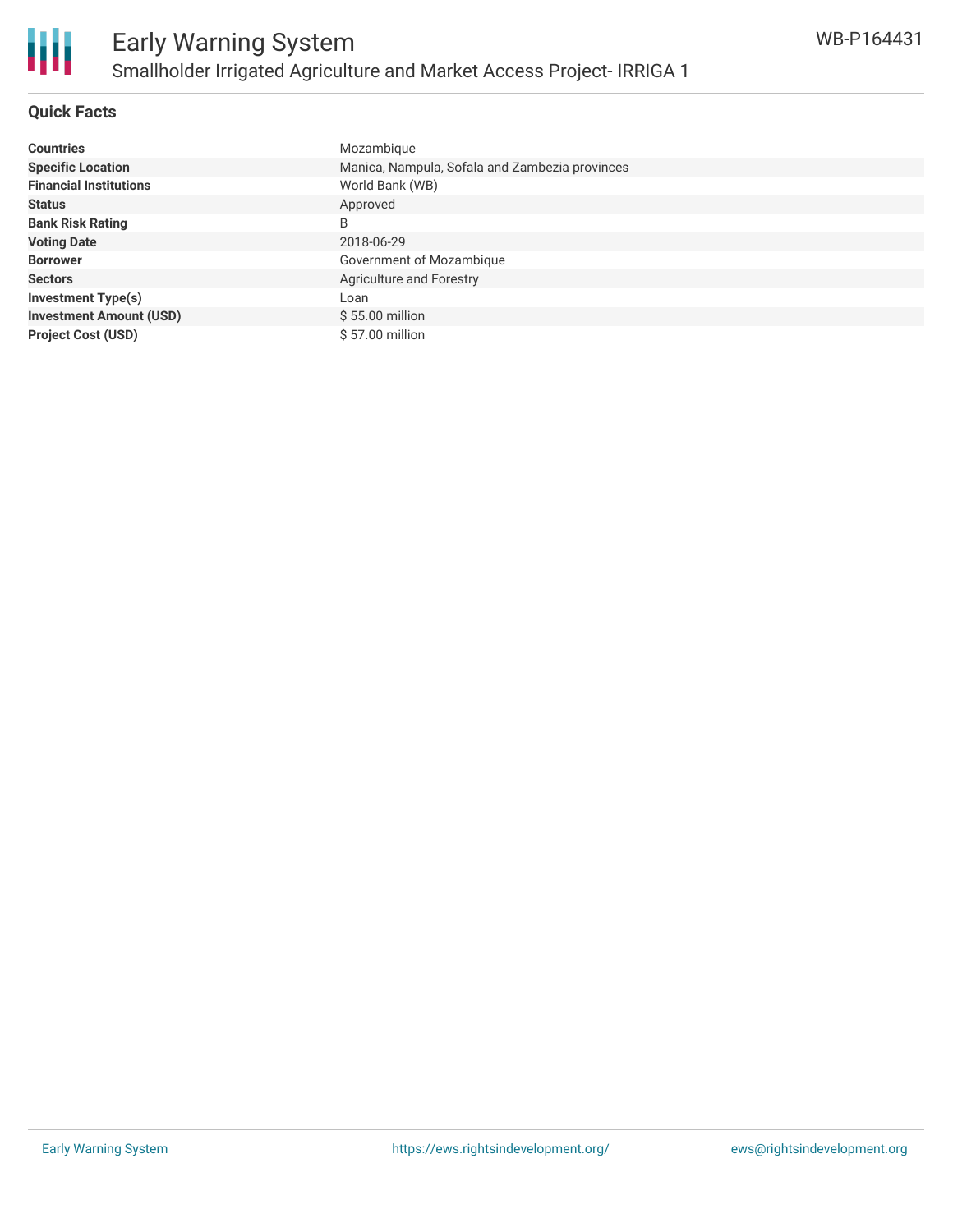# **Project Description**

The proposed objective of the project is to improve smallholder agriculture productivity and market access in the project areas developed with irrigation and provide immediate and effective response to an eligible crisis or emergency. The Program objective of the Series of Projects is the same as the objective of this Project.

The first phase of the project (SOP1) is expected to improve agriculture productivity and market access to smallholder on 3,000 hectares of irrigated land rehabilitated under PROIRRI and on additional 3,000 hectares of irrigated land to be rehabilitated under the project for a total of 6,000 hectares. While investments in agricultural

intensification and market access will be primarily in these 6,000 hectares, they will be also extended to areas beyond those rehabilitated irrigation areas (in coordination with and involvement of the private agribusiness sector) as the opportunity arise. The IRRIGA project will establish and strengthen WUGs and WUAs, improve water service delivery and on-farm water management, expedite the introduction and transfer of improved agriculture technology, and improve the input and output market linkages to irrigated and non-irrigated areas. The project will be implemented in four selected provinces - Manica, Nampula, Sofala and Zambezia.

The project will finance the following five components:

- 1. Institutional Capacity Building The objectives of this component are to strengthen the institutional capacity and to improve the enabling policy environment, and support the regulatory framework of the institutions involved in the development of irrigated agriculture, and to enhance beneficiaries' capacity for sustainable development and management of irrigated agriculture.
	- i. Strengthening Irrigation Institutional Capacity
	- ii. Strengthening Agriculture Institutional Capacity and Market Linkages
	- iii. Agriculture Investment Management Unit
- 2. Smallholder Irrigation Development and Management This component will finance engineering design of 5,000 ha for irrigation development; and construction supervision, equipment and civil and hydraulic works for 3,000 ha of irrigated land in the project areas to improve water availability and resilience of irrigation services.
	- i. Irrigation Infrastructure Investment
	- ii. Irrigation Infrastructure Management
- 3. Agriculture Intensification and Market Linkages This component will improve productivity, production, cropping intensity, competitiveness and market access for 9,000 smallholder farmers cultivating roughly 6,000 ha of land in the project area.
	- i. Capacity Building for Smallholder Farmers
	- ii. Investment Support to Enhance Smallholder Agricultural Production
	- iii. Matching Grants for Market-led Production and Value Chain Development
- 4. Project Management, Monitoring and Evaluation The objective of this component is to ensure project management efficiency and efficacy, by ensuring the use of resources in accordance with the project's objectives, procedures, and fiduciary guidelines; and finance monitoring and evaluation (M&E) activities during the project implementation and report regularly on implementation status and performance, and the achievement of project indicators and development objective.
- 5. Contingency and Emergency Response This component will provide immediate response in the event of an eligible crisis or emergency. This is a "zero-dollar" Contingency and Emergency Response Component. In the case of an adverse event that causes a major disaster, the Government of Mozambique may request the World Bank to channel some financial resources from this component to address the emergency. If agreed by the World Bank, part of the project resources will be re-allocated to this component to finance any critical emergency activities under this component. This component will

facilitate access to rapid financing by allowing reallocation of uncommitted project funds in the event of a natural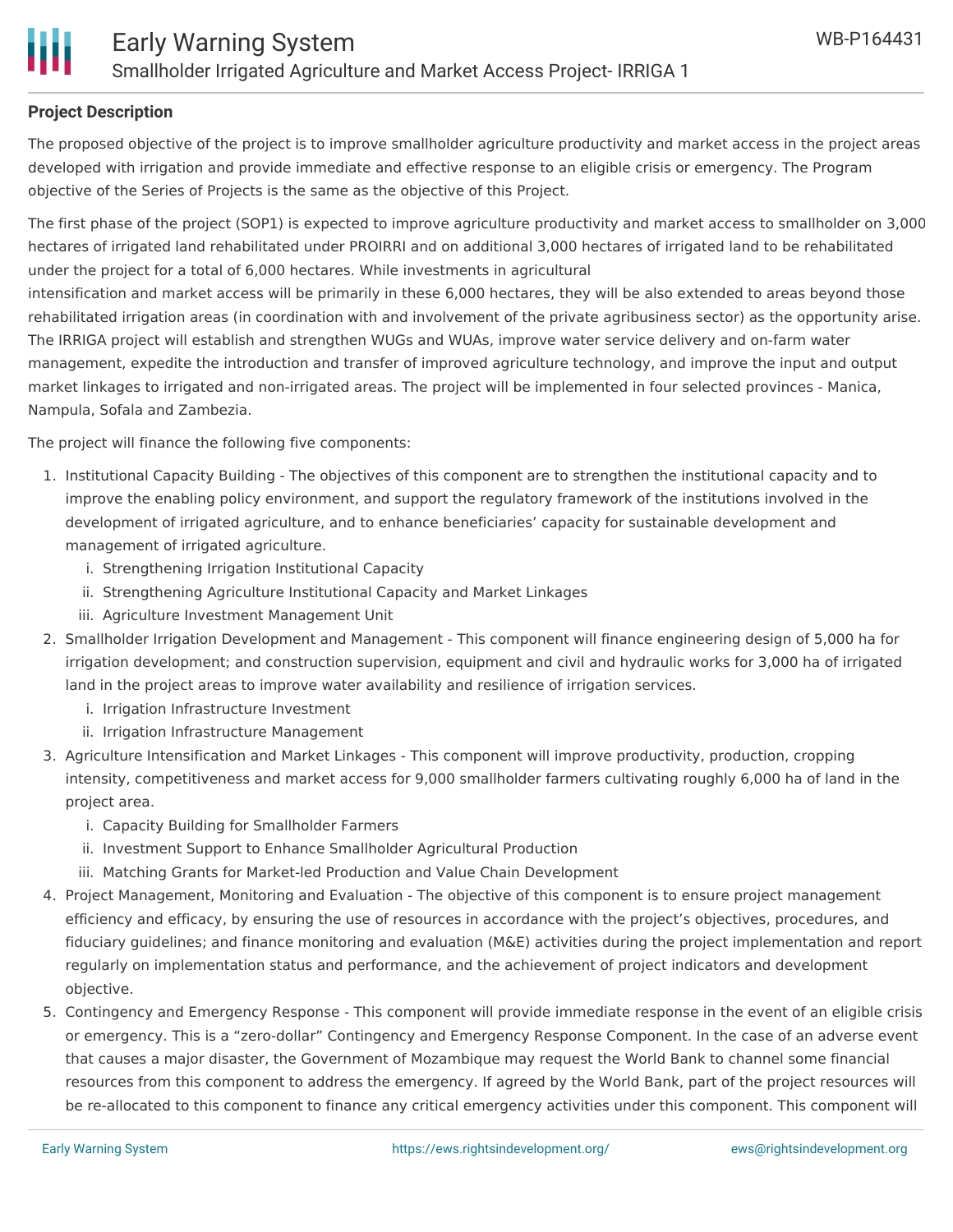

# Early Warning System Smallholder Irrigated Agriculture and Market Access Project- IRRIGA 1

## **Investment Description**

World Bank (WB)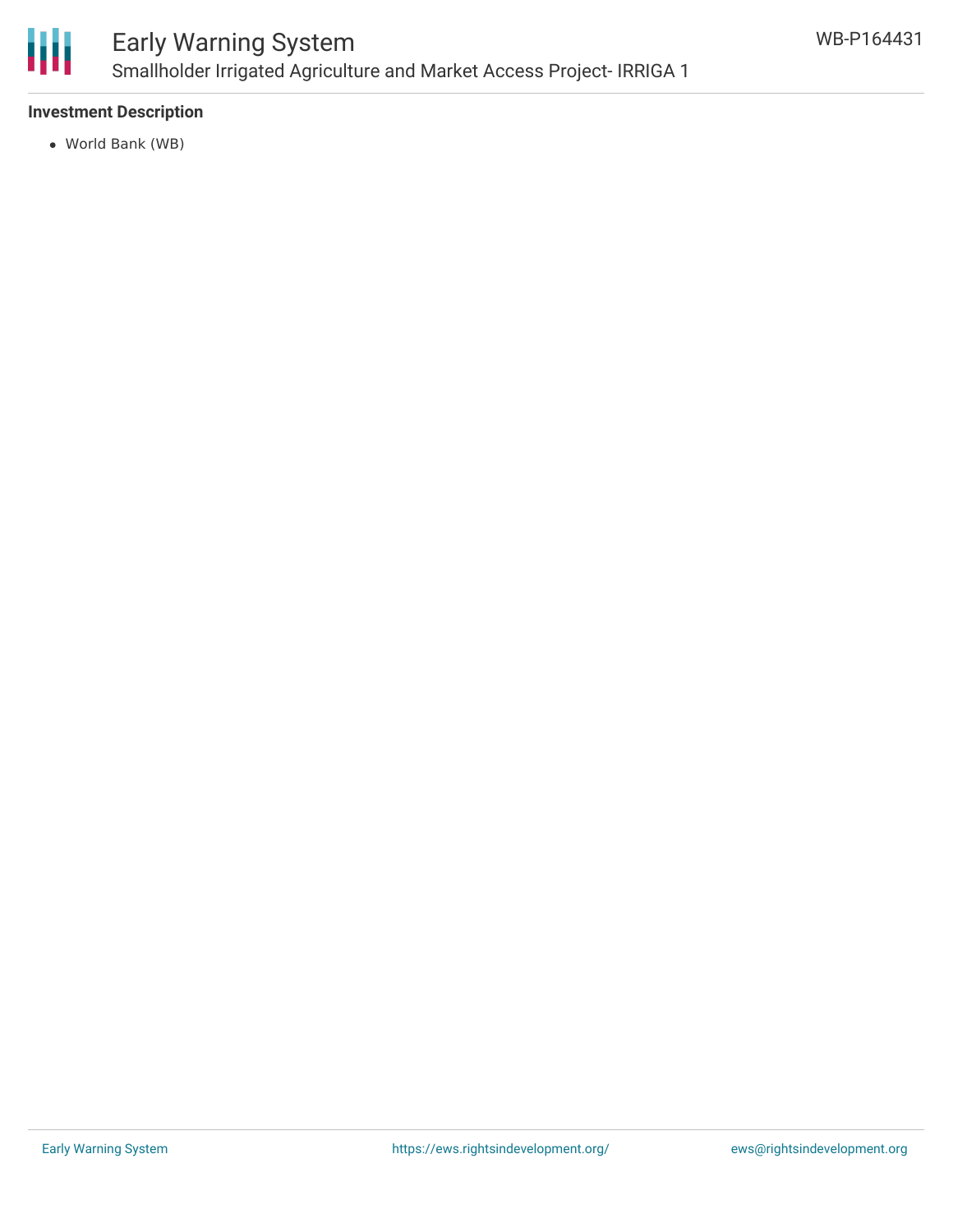

# **Contact Information**

**World Bank:** Aniceto Timoteo Bila Sr Agricultural Spec.

#### **Borrower:**

Ministry of Finance and Economy Adriano Umbisse Director of Treasure [adriano.umbisse@mef.gov.mz](mailto:adriano.umbisse@mef.gov.mz)

#### **Implementing Agency:**

Ministry Of Agriculture and Food Security Paiva Munguambe General Director kensydoge@yahoo.com

# **ACCOUNTABILITY MECHANISM OF WORLD BANK**

The World Bank Inspection Panel is the independent complaint mechanism and fact-finding body for people who believe they are likely to be, or have been, adversely affected by a World Bank-financed project. If you submit a complaint to the Inspection Panel, they may investigate to assess whether the World Bank is following its own policies and procedures for preventing harm to people or the environment. You can contact the Inspection Panel or submit a complaint by emailing ipanel@worldbank.org. You can learn more about the Inspection Panel and how to file a complaint at: http://ewebapps.worldbank.org/apps/ip/Pages/Home.aspx.